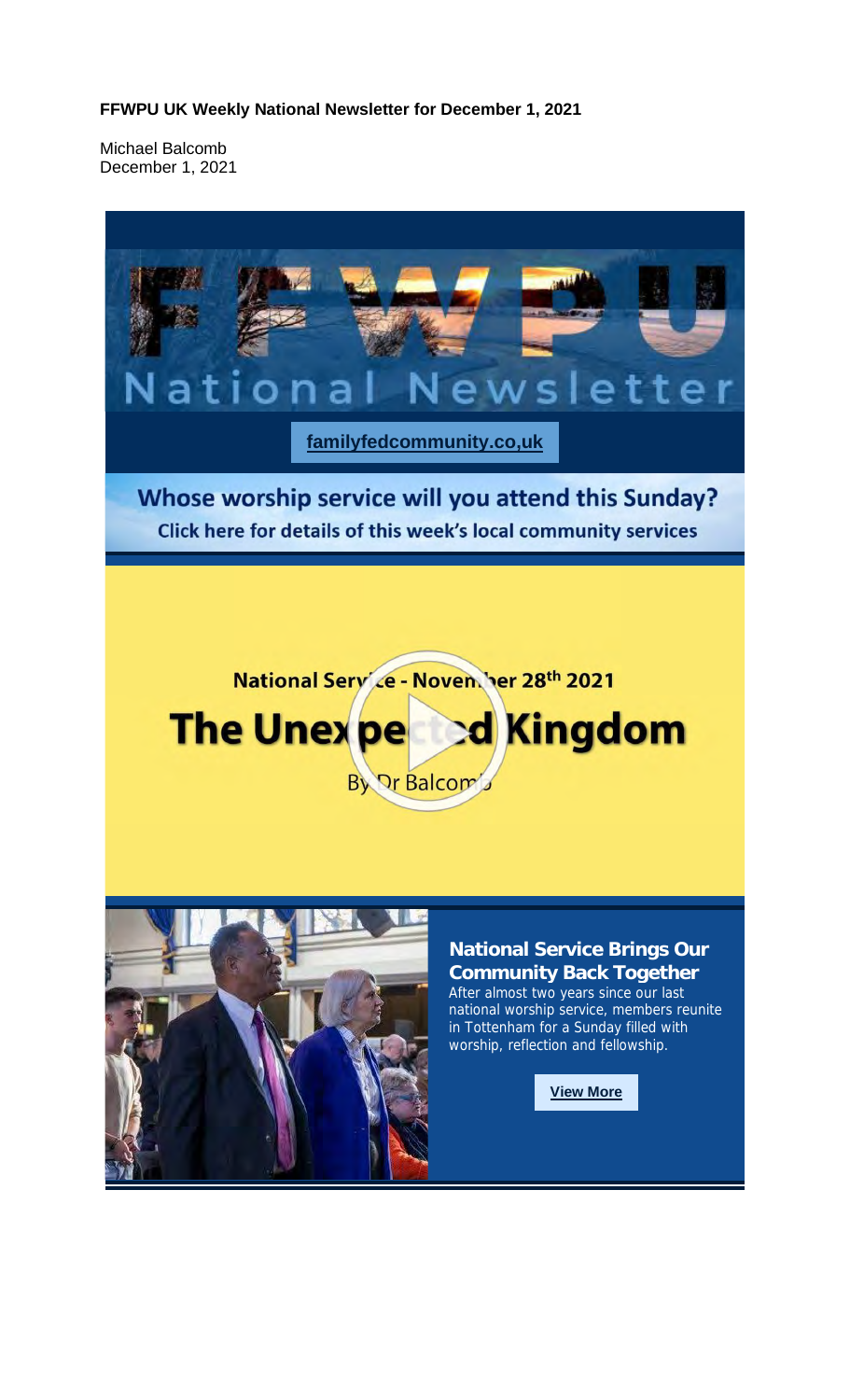## **Cheongshimwon Special Prayer Halls**

Good news! We are now ready to inaugurate the Cheongshimwon Special Prayer Halls in each of our communities in Britain and around the world.







**Live Broadcast: Prayer Rally**

The livestream of the "Prayer Rally for the Salvation of the Homeland" will commence at midnight this coming Saturday night. Highlights of the event will broadcast via Zoom on Monday evening at 7pm GMT.

**View More**

**IAYSP EUME Peace Designer Training for Facilitators** Whether you are looking to facilitate a Peace Designer workshop in your country or you are just curious about what YSP is doing, don't hesitate to come join us, and invite young people or people working with young people who might be interested too!

**View More**

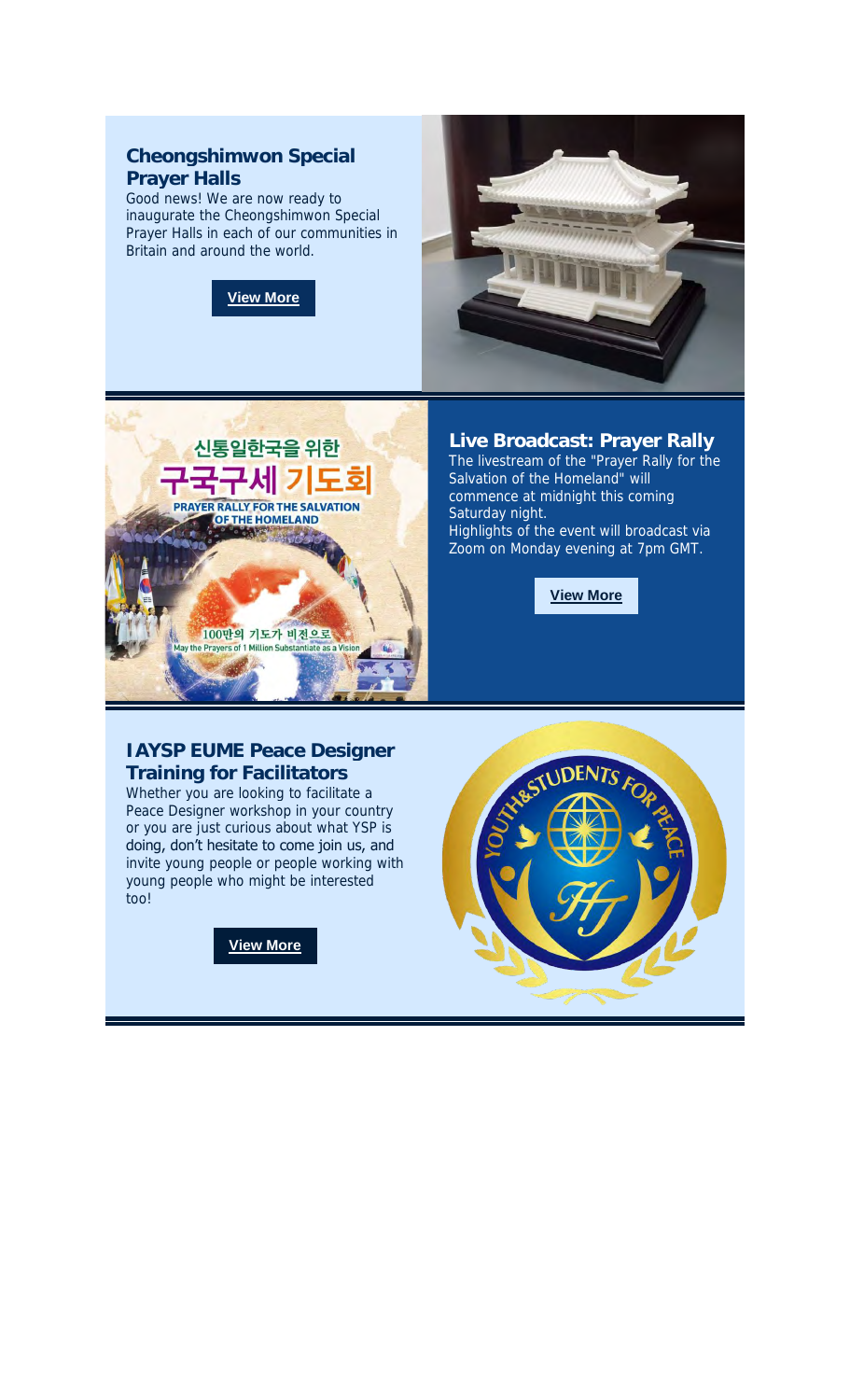

**for Facilitators** Saturday 4th December **WAIT UK Christmas Concert** Saturday 4th December

**Highlights: Prayer Rally for the Salvation of the Homeland** Monday 6th December **Global Parents Matching Convocation** Saturday 18th and Sunday 19th December